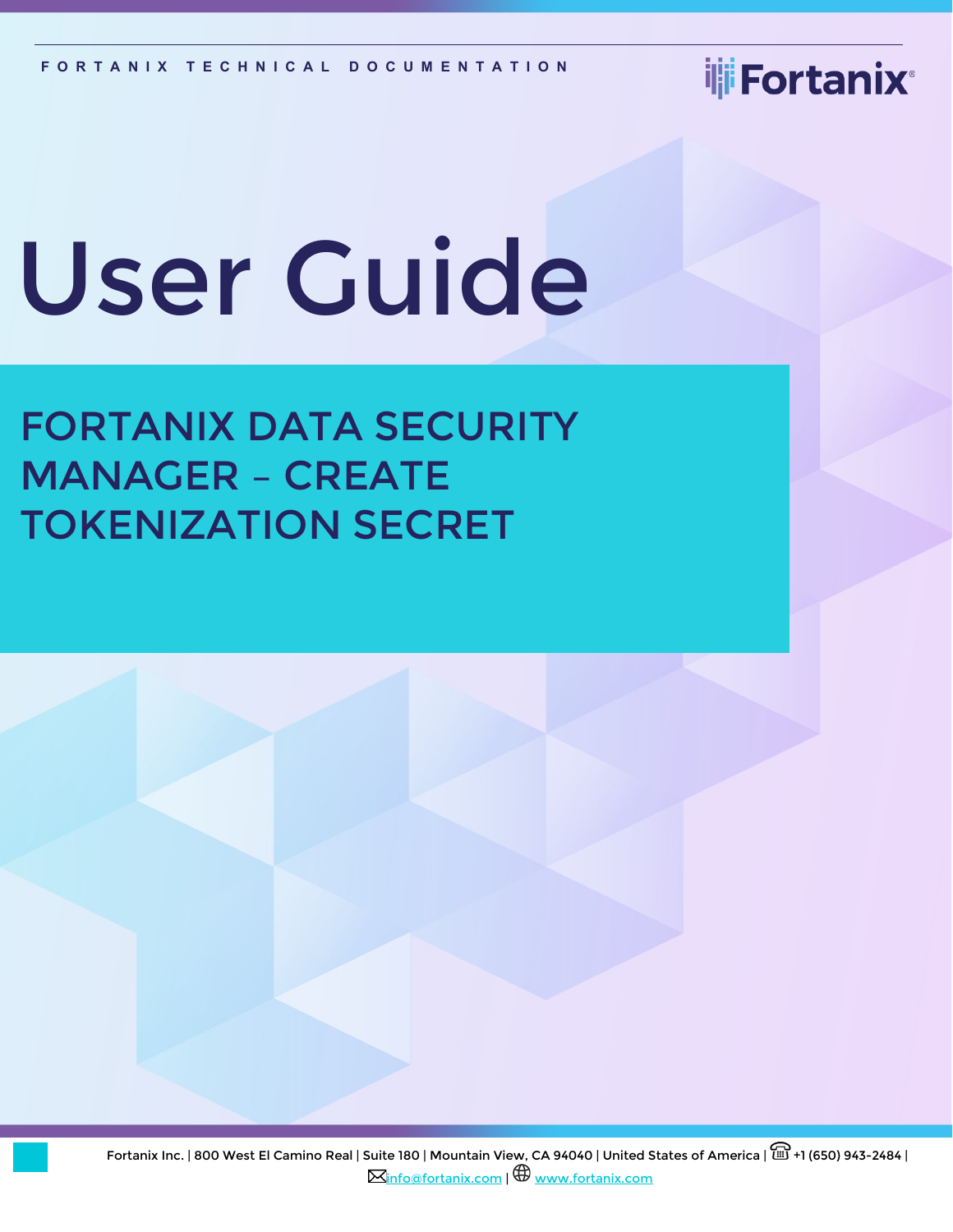

DATA SECURITY MANAGER - CREATE TOKENIZATION SECRET

#### **TABLE OF CONTENTS**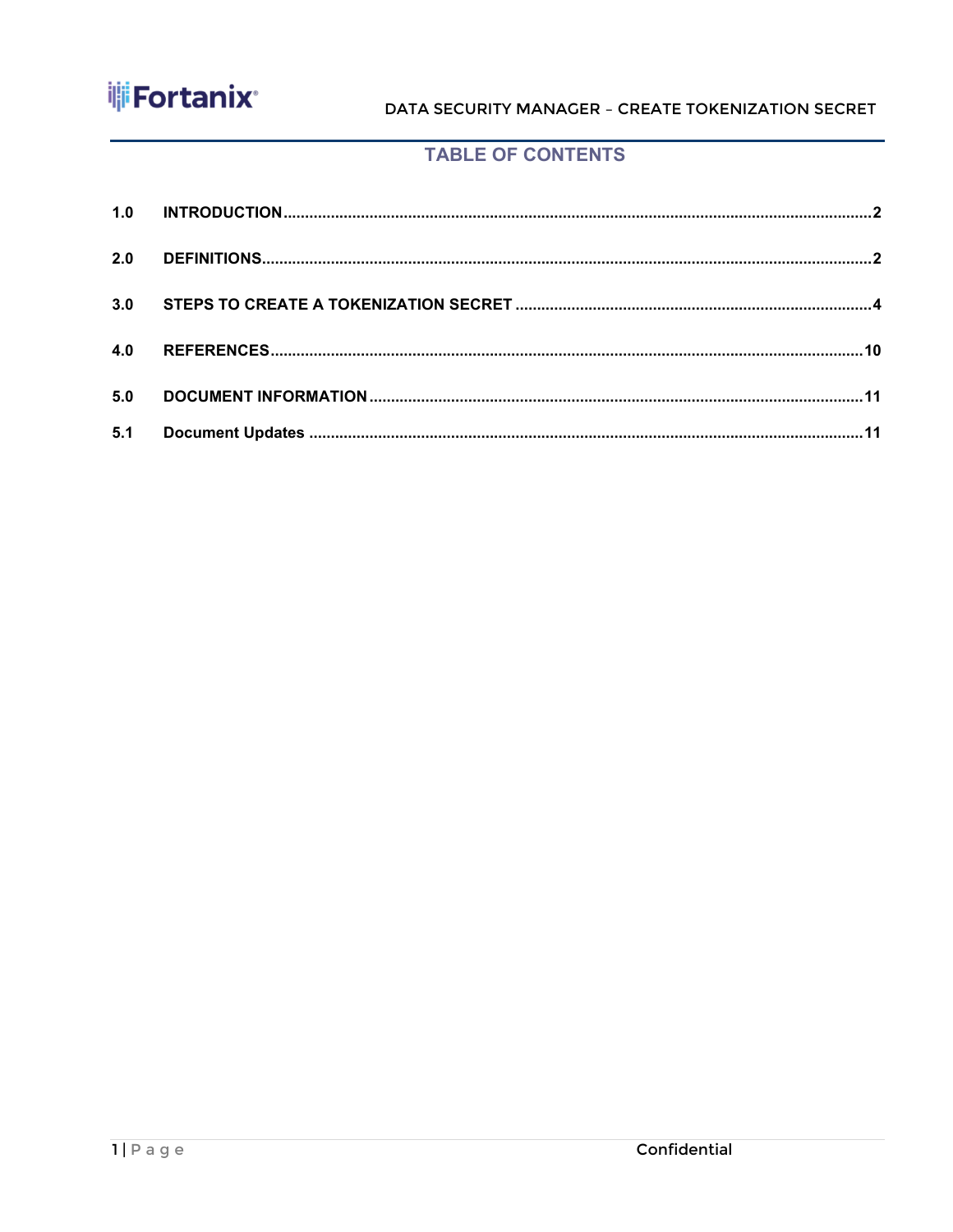

#### <span id="page-2-0"></span>**1.0 INTRODUCTION**

Welcome to the Fortanix Data Security Manager (DSM) User Guide. This document describes the steps to create a tokenization secret in Fortanix DSM.

#### <span id="page-2-1"></span>**2.0 DEFINITIONS**

#### • **Fortanix Data Security Manager** -

Fortanix DSM is the cloud solution secured with Intel® SGX. With Fortanix DSM, you can securely generate, store, and use cryptographic keys and certificates, as well as secrets, such as passwords, API keys, tokens, or any blob of data.

#### • **Accounts** -

A Fortanix DSM account is the top-level container for security objects managed by the Fortanix DSM. An account is generally associated with an organization, rather than an individual. Security objects, groups, and applications belong to exactly one account. Different accounts are fully isolated from each other. Se[e support](https://support.fortanix.com/hc/en-us/articles/360016160251-Concepts) for more information.

#### • **Users** -

Users are associated with an email address. A user can be a member of one or more accounts. Depending on permissions, users can:

- o Perform management operations like adding or modifying users or groups
- o Create security objects
- o Change properties of security objects
- o Review logs of Fortanix DSM activity

#### **Users cannot perform cryptographic operations. Only applications can perform cryptographic operations.**

• **Groups** -

A group is a collection of security objects created by and accessible by users and applications which belong to the group. The user who creates a group automatically gets assigned the role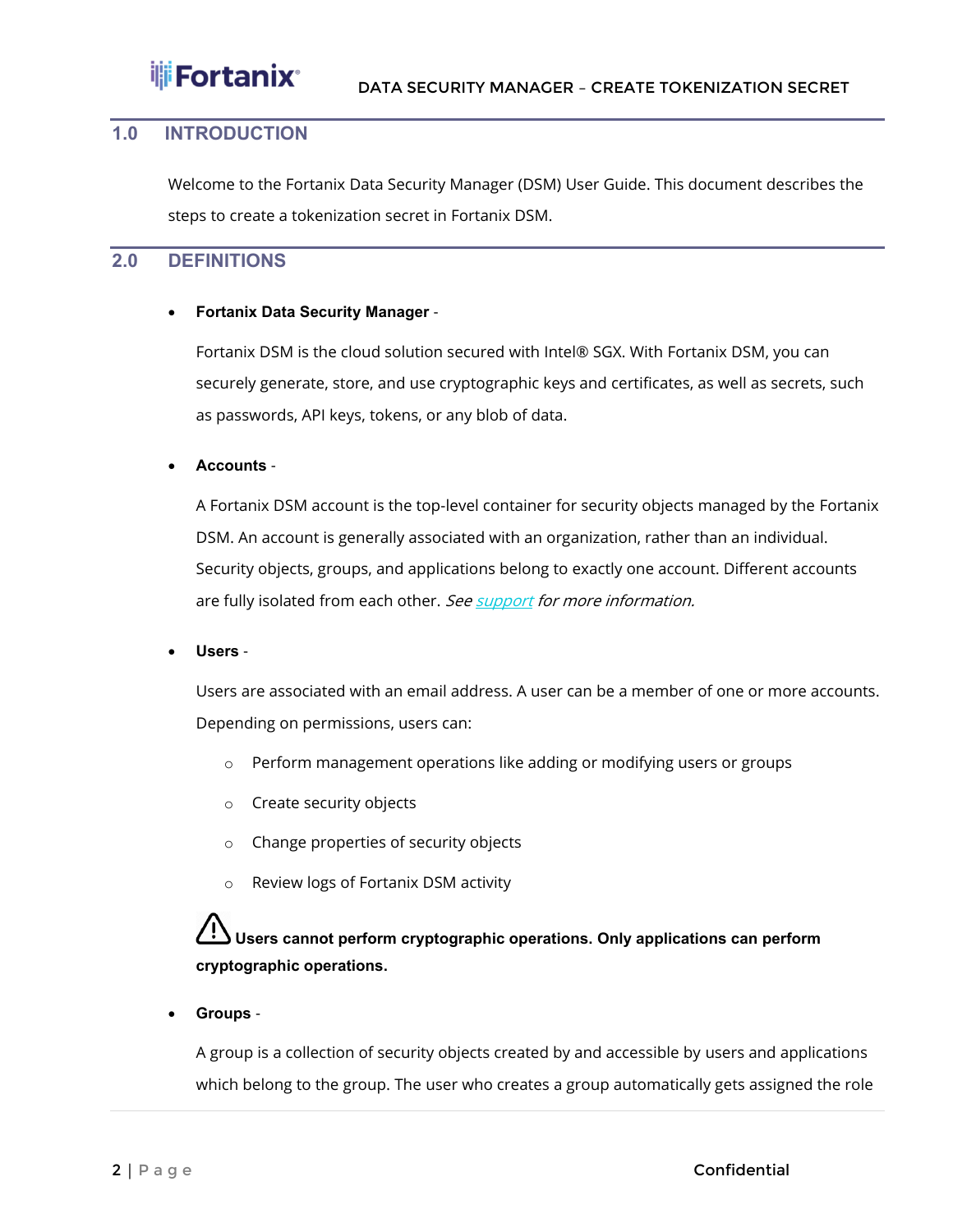#### **iii** Fortanix® DATA SECURITY MANAGER – CREATE TOKENIZATION SECRET

of the group administrator. You can add more users to the group in the role of administrators or auditors. You can also add applications to the group to enable the applications to create and use security objects in that group. Se[e support](https://support.fortanix.com/hc/en-us/articles/360016160251-Concepts) for more information.

Access policies are set at the group level, so all security objects in a group share the same access policy. Any number of users and/or applications can be assigned to a group. Some examples of usage of groups are given in the **Authorization** section.

Quorum policies can also be set at group level. A Quorum policy mandates that all security sensitive operations in that group would require a quorum approval. Such operations include using a key for cryptographic operations or deleting or updating a group. See Quorum Policy for more information.

#### • **Applications** -

An application can use Fortanix DSM to generate, store, and use security objects, such as cryptographic keys, certificates, or an arbitrary secret. Applications can authenticate to Fortanix DSM using an API key (a secret token) or a TLS client certificate. An application can interact with Fortanix DSM using the REST APIs or using the PKCS#11, JCE, or CNG providers. Se[e support](https://support.fortanix.com/hc/en-us/articles/360016160251-Concepts) for more information.

#### • **Fortanix Data Security Manager Security Objects** –

A security object is any datum stored in Fortanix DSM (for example a key, a certificate, a password, or other security objects). Each security object is assigned to exactly one group. users and applications assigned to the group have permission to see the security object and to perform operations on it. Se[e support](https://support.fortanix.com/hc/en-us/articles/360016160251-Concepts) for more information.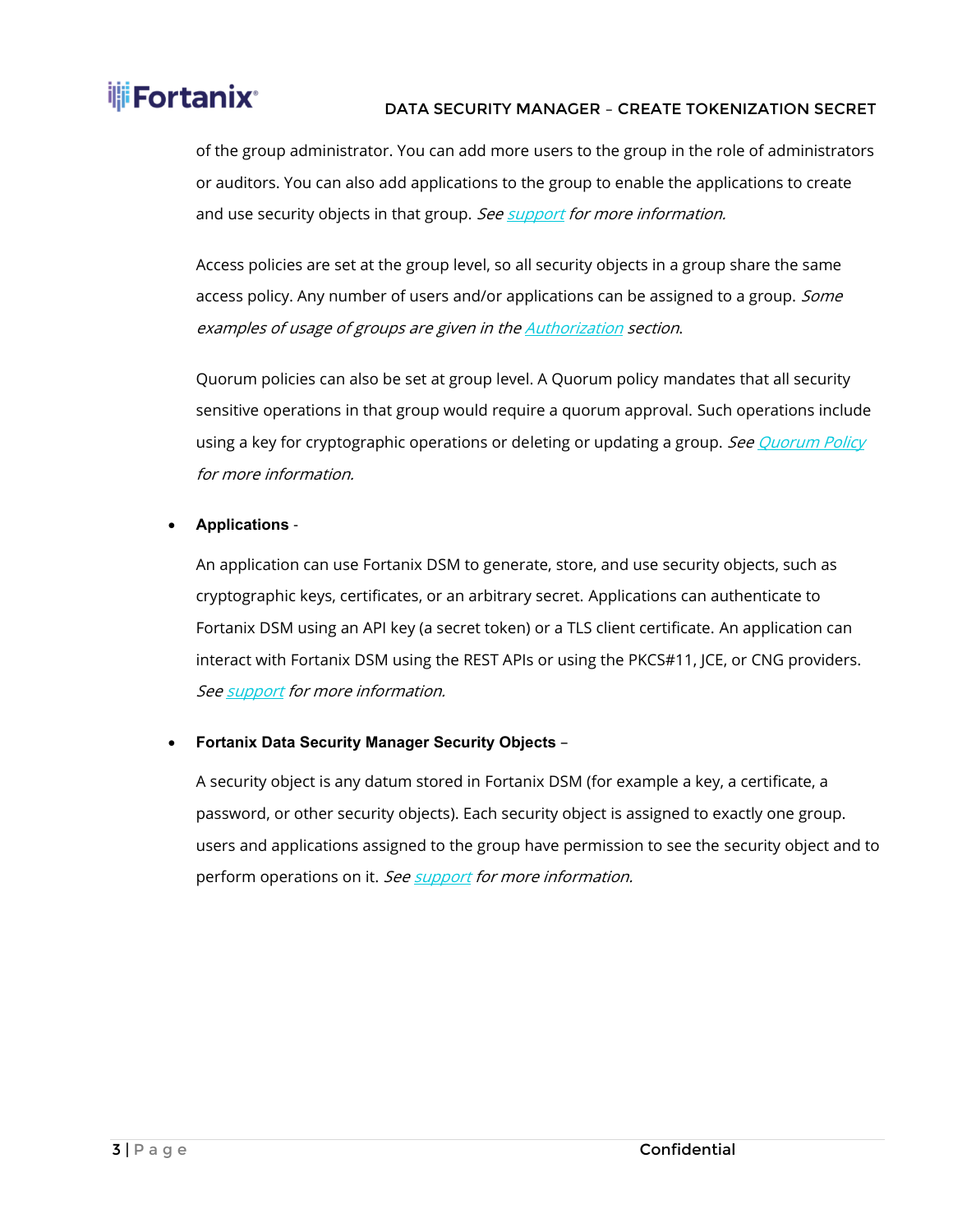#### <span id="page-4-0"></span>**3.0 STEPS TO CREATE A TOKENIZATION SECRET**

1. Click the Fortanix DSM **Groups** tab, and create a new group called **Tokenization (**if the group does not exist).

|                | $\times$                                        | <b>WED</b> Fortanix®                                                                                            | Tokenization<br>$\mathbf{P}$<br>$\ddot{\phantom{1}}$<br>Administrator | ◫<br>Fortanix Demo v                                                        |
|----------------|-------------------------------------------------|-----------------------------------------------------------------------------------------------------------------|-----------------------------------------------------------------------|-----------------------------------------------------------------------------|
| $\circledcirc$ | Dashboard                                       | <b>Tokenization / Groups</b><br>粵                                                                               |                                                                       |                                                                             |
| 品              | <b>Croups</b>                                   | <b>EXTERNAL ROLES</b><br><b>CROUPS</b>                                                                          |                                                                       |                                                                             |
| 圐              | Apps                                            |                                                                                                                 |                                                                       |                                                                             |
| ତି             | <b>Security Objects</b><br>Keys, Secrets, Certs | Groups <sup>O</sup><br>Q Search                                                                                 |                                                                       |                                                                             |
| $\circledR$    | <b>Users</b>                                    | <b>孟 Regular Groups</b><br><b>HSM/External KMS</b><br>$\sqrt{2}$<br>All Groups                                  |                                                                       |                                                                             |
| ়®             | <b>Plugins</b>                                  |                                                                                                                 |                                                                       |                                                                             |
| $\mathfrak{D}$ | <b>Tasks</b>                                    | <b>DELETE SELECTED</b><br>面<br>Name $\triangle$<br>Users $\triangle$<br>Plugins $\triangle$<br>Apps $\triangle$ | Security Objects ▲                                                    | <b>DOWNLOAD CSV</b><br>支<br>හි<br>Created $\triangle$<br><b>Description</b> |
| 縣              | <b>Audit Log</b>                                |                                                                                                                 |                                                                       |                                                                             |
| ි ග            | <b>Settings</b>                                 |                                                                                                                 |                                                                       |                                                                             |



| $\overline{\mathsf{x}}$                               | <b>WFortanix®</b>                                                                                                                                                 | Tokenization<br>凰<br>$\ddot{\phantom{1}}$<br>Administrator | ┌┲<br>Fortanix Demo v |
|-------------------------------------------------------|-------------------------------------------------------------------------------------------------------------------------------------------------------------------|------------------------------------------------------------|-----------------------|
|                                                       | <b>GROUPS</b><br><b>EXTERNAL ROLES</b>                                                                                                                            |                                                            |                       |
| $\circledcirc$<br>Dashboard                           |                                                                                                                                                                   |                                                            |                       |
| 品<br><b>Croups</b>                                    | Groups                                                                                                                                                            |                                                            |                       |
| 圐<br>Apps                                             |                                                                                                                                                                   |                                                            |                       |
| <b>Security Objects</b><br>S.<br>Keys, Secrets, Certs | Adding new group                                                                                                                                                  |                                                            |                       |
| $^{\circledR}$<br><b>Users</b>                        | Set a title for your new group<br>Tokenization                                                                                                                    | Example: SDKMS Team<br>You can change the title later      |                       |
| <b>Plugins</b><br>է                                   | Add the description for your group here                                                                                                                           | This would help you to identify groups in your system.     |                       |
| $\mathfrak{D}$<br><b>Tasks</b>                        |                                                                                                                                                                   |                                                            |                       |
| <b>Audit Log</b><br>厵                                 | <b>LINK HSM/EXTERNAL KMS</b><br>$\ddot{}$                                                                                                                         |                                                            |                       |
| ෯<br><b>Settings</b>                                  | & Add Group Quorum Policy<br>Quorum approval policy adds an extra level of protection to all objects in the group. All sensitive operations with keys and plugins |                                                            |                       |
|                                                       | within the group will require approval according to the policy.                                                                                                   |                                                            |                       |
|                                                       | <b>ADD QUORUM POLICY</b>                                                                                                                                          |                                                            |                       |
|                                                       |                                                                                                                                                                   | <b>CANCEL</b>                                              | <b>SAVE</b>           |
|                                                       | <b>FIGURE 2: CREATE A GROUP</b>                                                                                                                                   |                                                            |                       |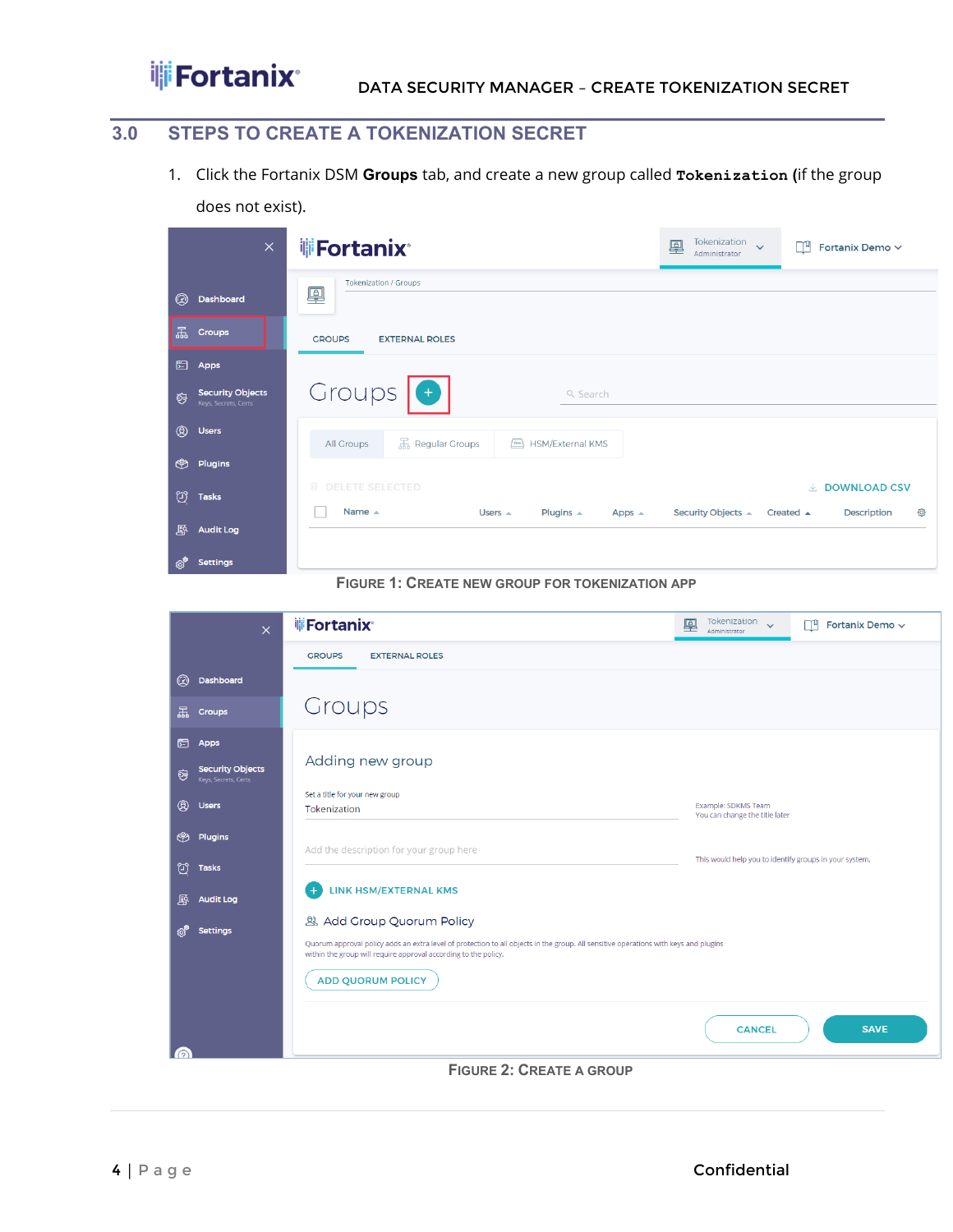### **iii Fortanix**®

2. Once the group is created, configure any of the policies for the group that are required by your organization, such as the Quorum approval policy, Key undo policy (for sensitive key operations), Cryptographic policy, and Key custodian policy.

| $\times$                                             | <b>WFortanix</b><br>Tokenization $\sqrt{}$<br>團<br>П۹<br>Fortanix Demo $\sim$<br>Administrator                                                    |
|------------------------------------------------------|---------------------------------------------------------------------------------------------------------------------------------------------------|
|                                                      | Tokenization<br>品<br>(No description)                                                                                                             |
| $\circledcirc$<br><b>Dashboard</b>                   | UUID: 91cb99fa-8e5f-44b4-88f6-c8b11aacde06 (                                                                                                      |
| 品 Croups                                             | Activity chart<br>$\checkmark$                                                                                                                    |
| 园 Apps                                               | <b>INFO</b><br>USERS (1)<br>APPS (0)<br><b>SECURITY OBJECTS</b><br>PLUGINS (0)<br><b>EXTERNAL ROLES (0)</b>                                       |
| <b>Security Objects</b><br>6<br>Keys, Secrets, Certs |                                                                                                                                                   |
| ®<br><b>Users</b>                                    | <b>NEW PLUGIN</b><br><b>SECURITY OBJECT</b><br><b>NEW APP</b><br><b>NEW USER</b><br>$+$                                                           |
| <b>S</b> Plugins                                     | <b>ADD POLICY</b><br>28. Quorum approval policy                                                                                                   |
| ₩<br><b>Tasks</b>                                    | Quorum approval policy adds an extra level of protection to sensitive key operations.                                                             |
| 蜃<br><b>Audit Log</b>                                |                                                                                                                                                   |
| ణి<br>Settings                                       | ◎ Key undo policy<br><b>ADD POLICY</b>                                                                                                            |
|                                                      | The following sensitive key operations can be reversible until a certain period fixed by the user, after which the changes will become permanent. |
|                                                      | • Change group<br>· Destroy Key, Delete key                                                                                                       |
|                                                      | · Deactivate Key<br>· Mark a key as compromised<br>• Remove private key                                                                           |
|                                                      | . Remove sensitive key operations such as encrypt, decrypt, sign, verify etc.                                                                     |
|                                                      | Reversible Period Configuration<br>During this period, one or more sensitive action taken on a key will be active, however, will be reversible    |
|                                                      |                                                                                                                                                   |
|                                                      | {?} Cryptographic policy<br><b>ADD POLICY</b>                                                                                                     |

**FIGURE 3: CONFIGURE DSM POLICY**

- 3. Add a new "Tokenization App" to the Group.
	- a. Give it a name and select the API Interface (in the following example, the Rest API is used).
	- b. Select the Authentication Mechanism to be used by the application (in the example below the API Key is used).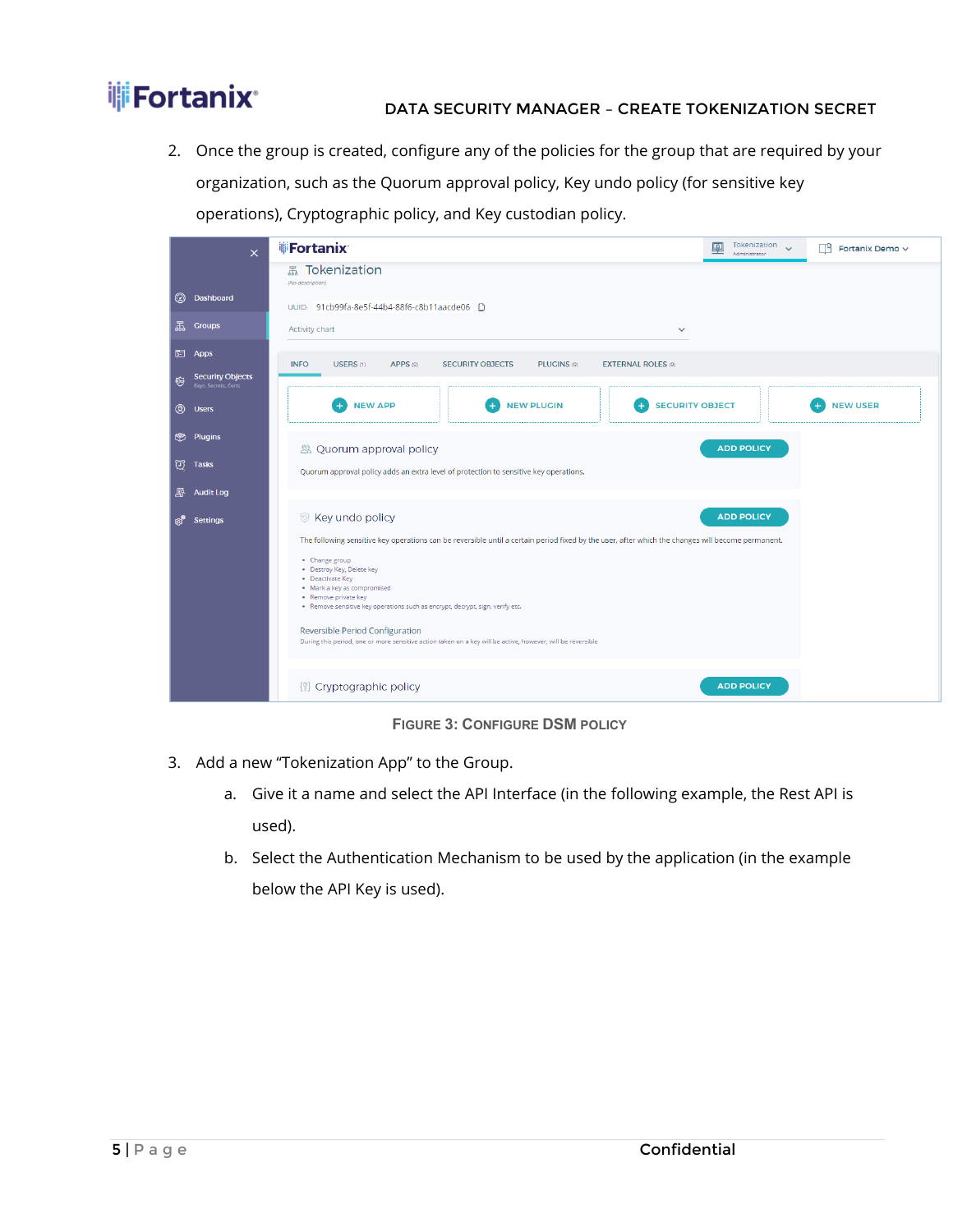

## THE **Fortanix** DATA SECURITY MANAGER - CREATE TOKENIZATION SECRET

| $\times$                                             | <b>WFortanix</b><br>Tokenization v<br>凰<br>Г۴<br>Fortanix Demo v<br>Administrator                                                                 |
|------------------------------------------------------|---------------------------------------------------------------------------------------------------------------------------------------------------|
|                                                      | Tokenization<br>品<br>(No description)                                                                                                             |
| $\circledcirc$<br>Dashboard                          | UUID: 91cb99fa-8e5f-44b4-88f6-c8b11aacde06 D                                                                                                      |
| 品 Croups                                             | Activity chart<br>$\checkmark$                                                                                                                    |
| <b>园</b> Apps                                        | <b>INFO</b><br><b>USERS</b> $(1)$<br>APPS (0)<br><b>SECURITY OBJECTS</b><br>PLUGINS (0)<br><b>EXTERNAL ROLES (0)</b>                              |
| <b>Security Objects</b><br>₩<br>Keys, Secrets, Certs |                                                                                                                                                   |
| <b>@</b> Users                                       | <b>SECURITY OBJECT</b><br><b>NEW APP</b><br><b>NEW PLUGIN</b><br><b>NEW USER</b>                                                                  |
| ⊛<br>Plugins                                         | 28. Quorum approval policy<br><b>ADD POLICY</b>                                                                                                   |
| ₩<br><b>Tasks</b>                                    | Quorum approval policy adds an extra level of protection to sensitive key operations.                                                             |
| 縣<br><b>Audit Log</b>                                |                                                                                                                                                   |
| ౙి<br>Settings                                       | ◎ Key undo policy<br><b>ADD POLICY</b>                                                                                                            |
|                                                      | The following sensitive key operations can be reversible until a certain period fixed by the user, after which the changes will become permanent. |
|                                                      | • Change group<br>· Destroy Key, Delete key                                                                                                       |
|                                                      | · Deactivate Key<br>· Mark a key as compromised<br>· Remove private key                                                                           |
|                                                      | . Remove sensitive key operations such as encrypt, decrypt, sign, verify etc.                                                                     |
|                                                      | Reversible Period Configuration<br>During this period, one or more sensitive action taken on a key will be active, however, will be reversible    |
|                                                      |                                                                                                                                                   |
|                                                      | { } Cryptographic policy<br><b>ADD POLICY</b>                                                                                                     |

**FIGURE 4: CREATE A TOKENIZATION APP**

| $\times$                                             | <b>WFortanix®</b><br>$\begin{array}{rcl} \text{Tokenization} & \quad \textcolor{red}{\bigtriangledown} \\ \textit{Administrator} & \quad \textcolor{red}{\bigtriangledown} \end{array}$<br>粵<br>$\Box$ <sup>q</sup><br>Fortanix Demo ~                                |
|------------------------------------------------------|-----------------------------------------------------------------------------------------------------------------------------------------------------------------------------------------------------------------------------------------------------------------------|
| ◎<br>Dashboard                                       | Tokenization / Apps / New<br>粵                                                                                                                                                                                                                                        |
| 品<br><b>Croups</b>                                   | Apps                                                                                                                                                                                                                                                                  |
| 园 Apps                                               |                                                                                                                                                                                                                                                                       |
| <b>Security Objects</b><br>参<br>Keys, Secrets, Certs | Adding new app                                                                                                                                                                                                                                                        |
| <b>@</b> Users                                       | App name                                                                                                                                                                                                                                                              |
| <b>D</b> Plugins                                     | <b>REST API</b><br><b>Tokenization app</b><br>$\checkmark$                                                                                                                                                                                                            |
| <b>Q</b> Tasks                                       | <b>ADD DESCRIPTION</b><br>$\checkmark$                                                                                                                                                                                                                                |
| <b>图 Audit Log</b>                                   | Authentication method                                                                                                                                                                                                                                                 |
| ోల<br>Settings                                       | API Key<br>$\bigcirc$ Certificate<br>$\bigcirc$ Trusted CA<br>○ Google Service Account<br>○ JSON Web Token<br>◯ External Directory<br>Set app secret key size<br>OAuth<br>Using OAuth users can authorize this app to perform actions on their behalf<br>Enable OAuth |
|                                                      | Assigning the new app to groups<br>品 Tokenization EDIT GROUPS                                                                                                                                                                                                         |

**FIGURE 5: SELECT API INTERFACE AND AUTHENTICATION MECHANISM**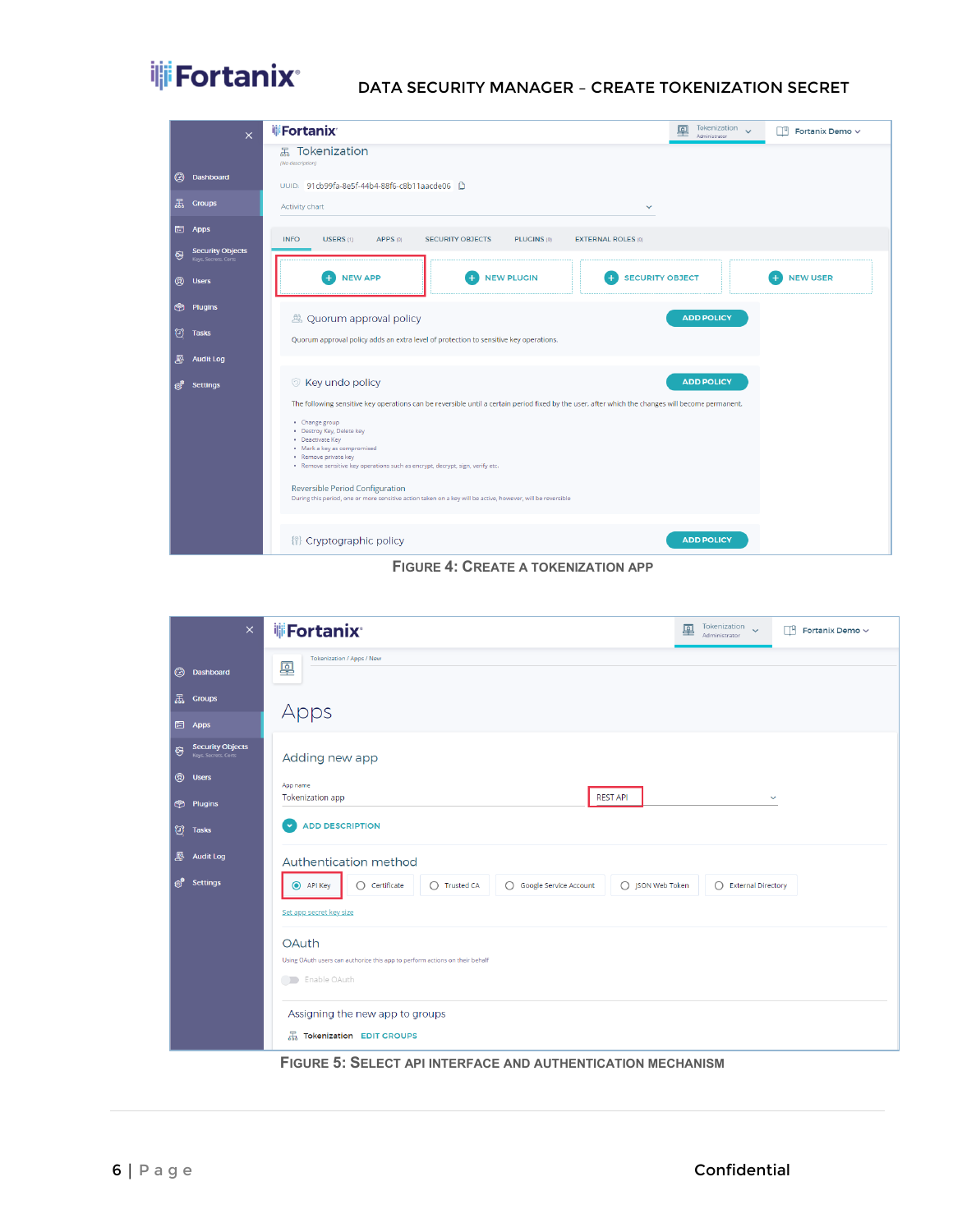

#### DATA SECURITY MANAGER – CREATE TOKENIZATION SECRET

4. Create a Tokenization Secret in the same group created in Step 1.



**FIGURE 6: CREATE TOKENIZATION SECRET IN THE SAME GROUP**

| $\times$                                             | <b>WFortanix</b>                                          | 凰<br>Tokenization v<br>Administrator | Г۳<br>Fortanix Demo ~ |
|------------------------------------------------------|-----------------------------------------------------------|--------------------------------------|-----------------------|
| $\circledcirc$<br><b>Dashboard</b>                   | Tokenization / Security Objects / New<br>凰                |                                      |                       |
| 品<br><b>Croups</b><br>园 Apps                         | <b>Security Objects</b>                                   |                                      |                       |
| <b>Security Objects</b><br>Ş<br>Keys, Secrets, Certs | Add New Security Object                                   |                                      |                       |
| <b>2</b> Users                                       | Security Object name<br><b>Tokenization secret</b>        | <b>ADD DESCRIPTION</b>               |                       |
| ু<br>Plugins                                         | This is an HSM/external KMS object ②                      |                                      |                       |
| ₩<br><b>Tasks</b>                                    | Assign to a group                                         |                                      |                       |
| 野<br><b>Audit Log</b>                                | 黒<br><b>Tokenization</b><br><b>EDIT GROUP</b>             |                                      |                       |
| ල Settings                                           | $\bigcirc$<br><b>IMPORT</b> [5]<br>$\bigcirc$<br>GENERATE |                                      |                       |

**FIGURE 7: CREATE A TOKENIZATION SECRET**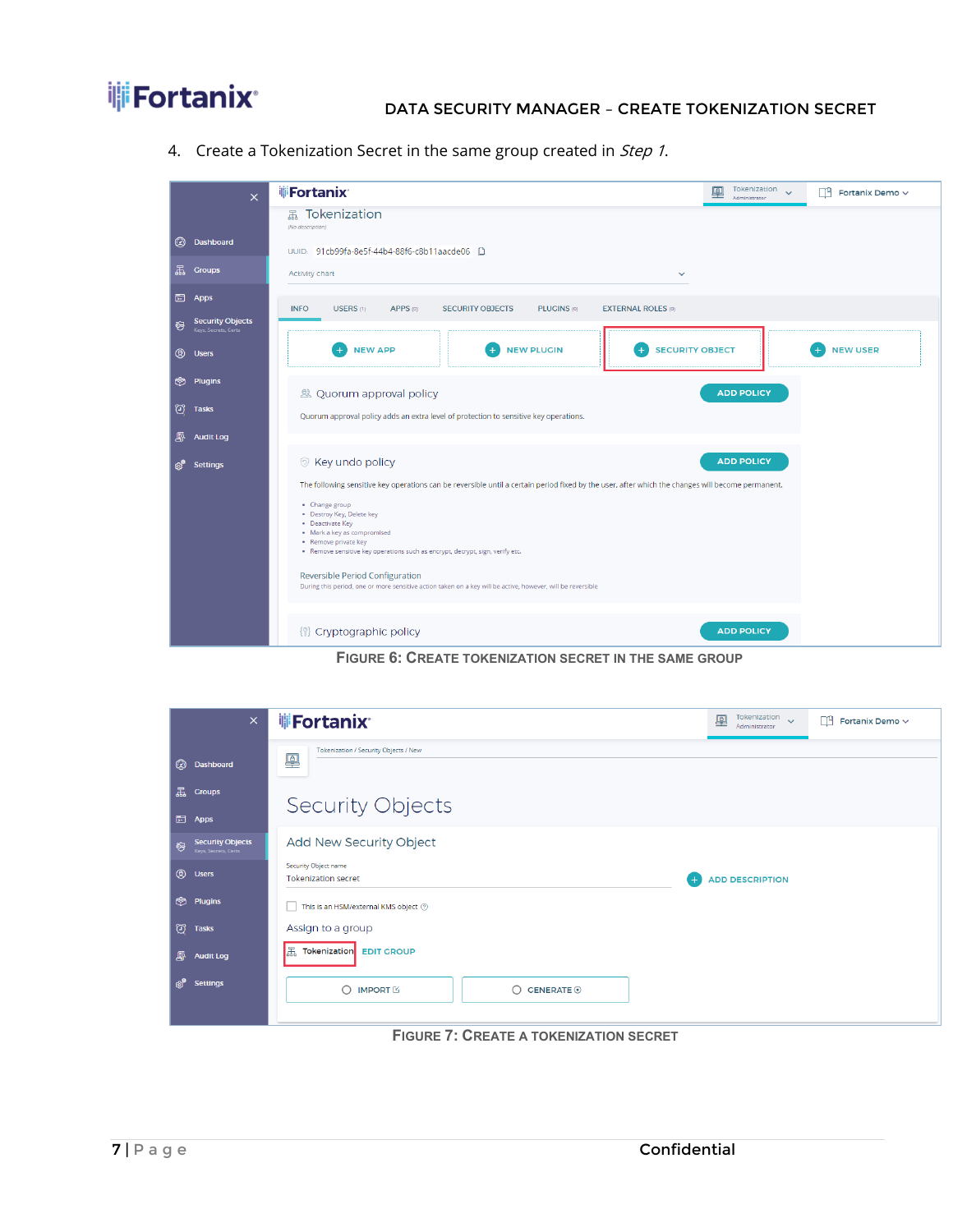

In the Add New Security Object form

- a. Select **GENERATE** to generate a tokenization secret.
- b. In the **Choose a type** section, select the key type as "**Tokenization**".

|               | <b>IMPORT</b> [5]                                              |            | <b>GENERATE <math>\odot</math></b> |                           |
|---------------|----------------------------------------------------------------|------------|------------------------------------|---------------------------|
| Choose a type | Certain types may be disabled due to the cryptographic policy. |            |                                    |                           |
| AES           | DES3                                                           | HMAC       |                                    |                           |
| <b>RSA</b>    | <b>DSA</b>                                                     | <b>DES</b> | O EC                               | Tokenization <sup>@</sup> |

**FIGURE 8: GENERATE A TOKENIZATION OBJECT**

- c. Select the **Data type** to be tokenized.
	- **Email Address**

| <b>IDENTIFICATION</b><br>$\left( \quad \right)$<br><b>NUMBERS (USA)</b> | <b>MILITARY SERVICE</b><br>С<br><b>NUMBERS (USA)</b> | ∩<br><b>CUSTOM</b>                       |
|-------------------------------------------------------------------------|------------------------------------------------------|------------------------------------------|
| $\bigcirc$ IMEI<br>∩<br>IP Address (v4)                                 | Phone Number (USA)<br>∩                              | Fax Number (USA)<br>∩<br>$\bigcirc$ Date |
| $\rightarrow$<br>abc $\otimes$ company . com                            | <b>@</b> example . xyz<br>def                        | Full token                               |
|                                                                         |                                                      |                                          |

**FIGURE 9: TOKENIZE EMAIL ADDRESS**

• **Numbers**

| Data type                                                                                  |                                                      |                                                 |                          |  |  |  |
|--------------------------------------------------------------------------------------------|------------------------------------------------------|-------------------------------------------------|--------------------------|--|--|--|
| <b>GENERAL</b>                                                                             | <b>IDENTIFICATION</b><br>( )<br><b>NUMBERS (USA)</b> | <b>MILITARY SERVICE</b><br><b>NUMBERS (USA)</b> | <b>CUSTOM</b><br>$\odot$ |  |  |  |
| Create your own token                                                                      |                                                      |                                                 |                          |  |  |  |
| ∩<br>O<br>◉<br>Alphanumeric<br>Hexadecimal<br>Numbers<br>Characters<br>◯<br><b>Numbers</b> |                                                      |                                                 |                          |  |  |  |
| Minimum value<br>Maximum value<br>Allow special characters<br>Perform LUHN check           |                                                      |                                                 |                          |  |  |  |
| 0 1 2 3 4 5 $\therefore$ 6 7 8 9 0 1 - 0 1 7 5 1 2 $\therefore$ 1 6 6 1 8 1                |                                                      |                                                 |                          |  |  |  |
| Minimum length of token - 6, Maximum length of token - 100                                 |                                                      |                                                 |                          |  |  |  |

**FIGURE 10: TOKENIZE CUSTOM NUMBERS**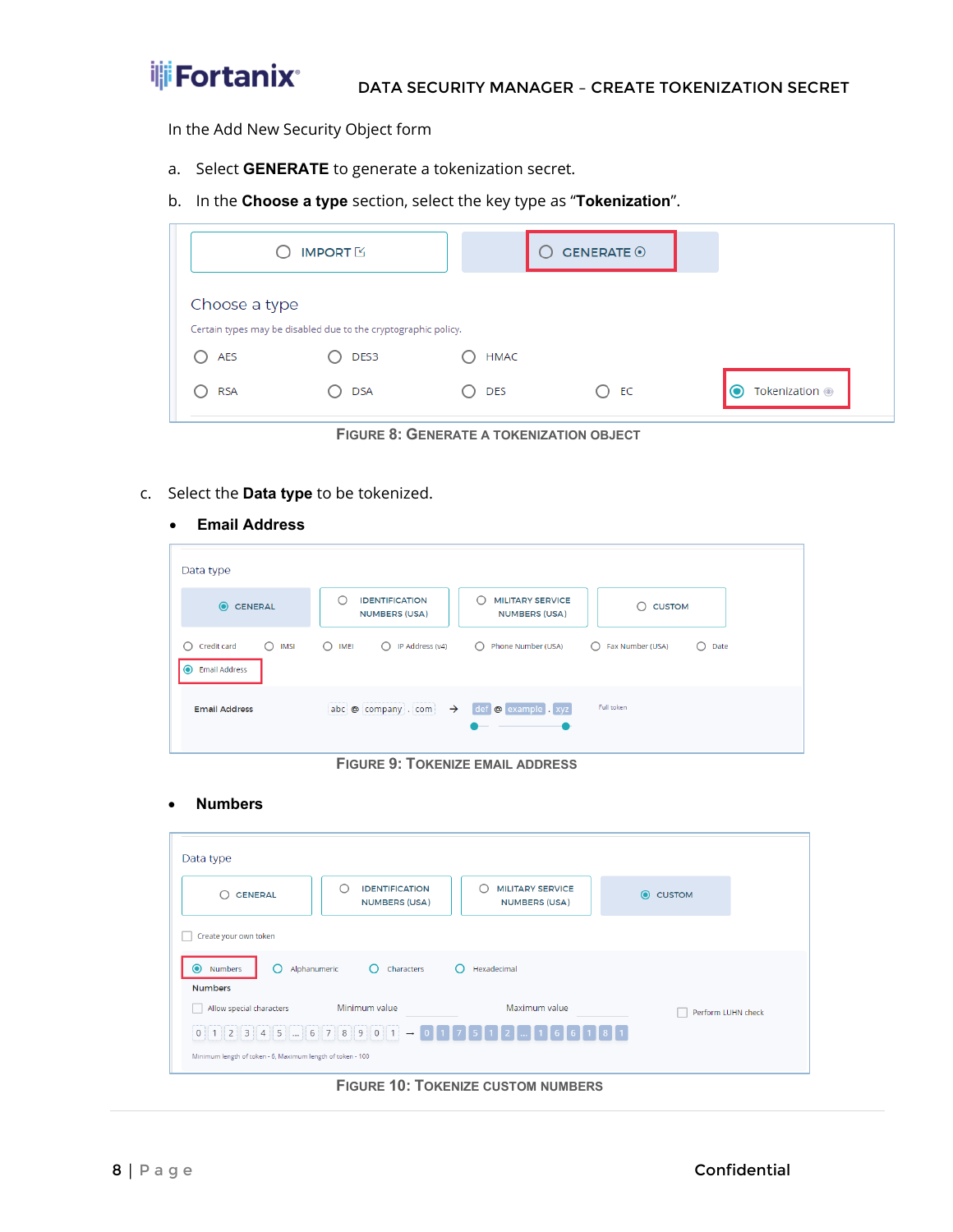

• **Alphanumeric**

| Data type                                                                                                                                           |                                                            |  |  |  |  |  |
|-----------------------------------------------------------------------------------------------------------------------------------------------------|------------------------------------------------------------|--|--|--|--|--|
| ⌒<br><b>MILITARY SERVICE</b><br><b>IDENTIFICATION</b><br><b>CUSTOM</b><br><b>GENERAL</b><br>$\odot$<br><b>NUMBERS (USA)</b><br><b>NUMBERS (USA)</b> |                                                            |  |  |  |  |  |
| Create your own token                                                                                                                               |                                                            |  |  |  |  |  |
| Hexadecimal<br>Alphanumeric<br>∩<br>Characters<br>Numbers<br>O<br>O                                                                                 |                                                            |  |  |  |  |  |
| Alphanumeric                                                                                                                                        |                                                            |  |  |  |  |  |
| Allow special characters<br>$\odot$<br>O<br>Lowercase and uppercase<br>Lowercase<br>Uppercase<br>O                                                  |                                                            |  |  |  |  |  |
| a b c d e f $\ldots$ g h i j k 1 $\rightarrow$ 5 5 5 s c r $\ldots$ s p e 3 j c                                                                     |                                                            |  |  |  |  |  |
|                                                                                                                                                     | Minimum length of token - 6, Maximum length of token - 100 |  |  |  |  |  |

**FIGURE 11: TOKENIZE ALPHANUMERIC CHARACTERS**

- d. Enter the key size and select the key operations.
- e. Click **GENERATE** to generate the key.

| Key size<br>256<br>For Tokenization only allowed values are 128, 192, 256 | bits                                                                                               |                               |                            |                                  |
|---------------------------------------------------------------------------|----------------------------------------------------------------------------------------------------|-------------------------------|----------------------------|----------------------------------|
| Key operations permitted 2                                                | Certain operations may be disabled due to the cryptographic policy.                                |                               |                            |                                  |
|                                                                           | TOKENIZATION, DETOKENIZATION, APPMANAGEABLE                                                        |                               |                            |                                  |
| $\blacktriangleright$ Tokenize $\oslash$                                  | Detokenize <sup>7</sup><br>$\checkmark$                                                            | $\Box$ WrapKey $\circledcirc$ | $\Box$ UnwrapKey $\oslash$ |                                  |
| DeriveKey 2                                                               | MacGenerate ②                                                                                      | MacVerify <sup>2</sup>        | App Manageable 2           |                                  |
| Sign ②                                                                    | $\Box$ Verify $\circledcirc$                                                                       | AgreeKey <sup>?</sup>         | Export <sup>2</sup>        |                                  |
| Audit log                                                                 |                                                                                                    |                               |                            |                                  |
| Keep detailed log for the object                                          | SDKMS will keep a full audit log for this object. You can disable logging to increase performance. |                               |                            |                                  |
|                                                                           |                                                                                                    |                               |                            |                                  |
|                                                                           |                                                                                                    |                               |                            | <b>CENERATE</b><br><b>CANCEL</b> |

**FIGURE 12: KEY SIZE AND KEY OPERATIONS**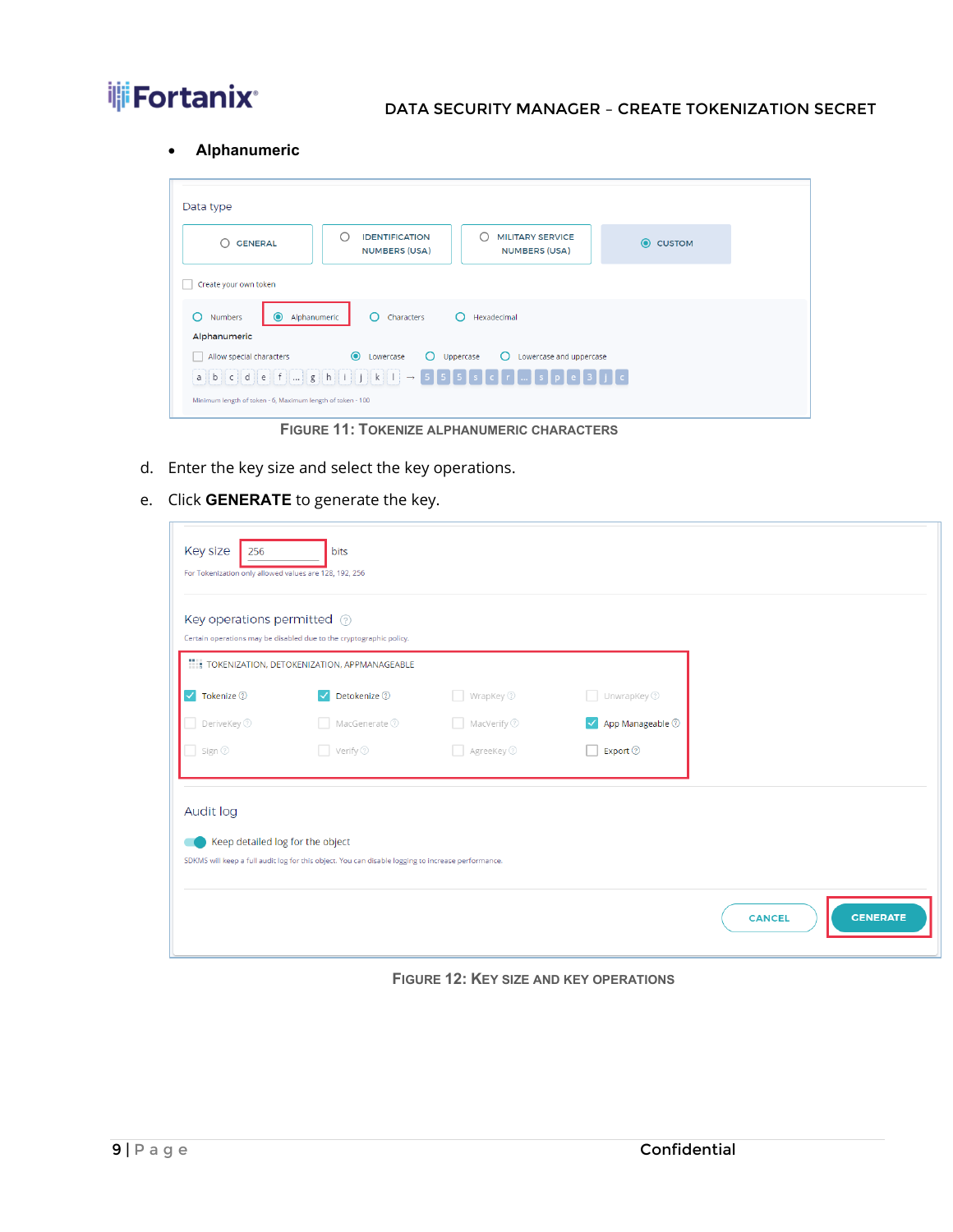

f. You now have the Unique Identifier (UUID) of the Secret to be used by the Application to

reference the Tokenization Secret and perform the tokenization operations.

| destroyed<br>deactivated<br>pre-active<br>active                                                                                                                                        |                                                                                                       |                               |
|-----------------------------------------------------------------------------------------------------------------------------------------------------------------------------------------|-------------------------------------------------------------------------------------------------------|-------------------------------|
| <b>Tokenization secret</b>                                                                                                                                                              |                                                                                                       | <b>NEW OBJECT</b>             |
| UUID: 33f166e5-fbe2-4bc9-a243-1305bea5dd1a D COPY UUID $\mathscr P$ COPY URI 2<br>Activity chart<br>$\checkmark$                                                                        |                                                                                                       |                               |
| <b>ATTRIBUTES/TACS</b><br><b>INFO</b>                                                                                                                                                   |                                                                                                       |                               |
| Enabled <sup>7</sup><br>(No description) 0                                                                                                                                              |                                                                                                       |                               |
| Size 256 bits<br><b>KCV 86A280</b><br>Type Tokenization $\odot$ $\circ$                                                                                                                 | Activity Logs <sup>C</sup><br>Last updated: 3:32 pm<br>Last used: November 12th 2021, 3:30:32 pm      | <b><i>图</i></b> DOWNLOAD LOGS |
| Data type custom                                                                                                                                                                        | Keep detailed log for the object                                                                      |                               |
| <b>Token pattern</b>                                                                                                                                                                    | SDKMS will keep a full audit log for this object. You can disable logging to increase performance.    |                               |
| $\begin{bmatrix} \mathbf{b} & \mathbf{c} & \mathbf{d} & \mathbf{e} & \mathbf{f} & \dots & \mathbf{g} & \mathbf{h} & \mathbf{i} & \mathbf{j} & \mathbf{k} \end{bmatrix}$<br>$\mathsf{a}$ | User "nithya.ramakrishnan@fortanix.com" created key "Tokenization secre<br>t" Nov 12, 2021 3:30:32 pm |                               |
| Alphanumeric Minimum 6 characters Lowercase                                                                                                                                             |                                                                                                       |                               |
| Group                                                                                                                                                                                   |                                                                                                       |                               |
| 凩<br>Tokenization<br>晸<br><b>CHANGE GROUP</b>                                                                                                                                           |                                                                                                       |                               |



#### <span id="page-10-0"></span>**4.0 REFERENCES**

Finally, to utilize the tokenization secrets using the RestAPI, please refer to the following webpage:

[Tokenization as an API: A Walkthrough with Fortanix DSM SaaS.](https://www.fortanix.com/blog/2021/11/tokenization-as-an-api-a-walkthrough-with-fortanix-dsm-saas/)